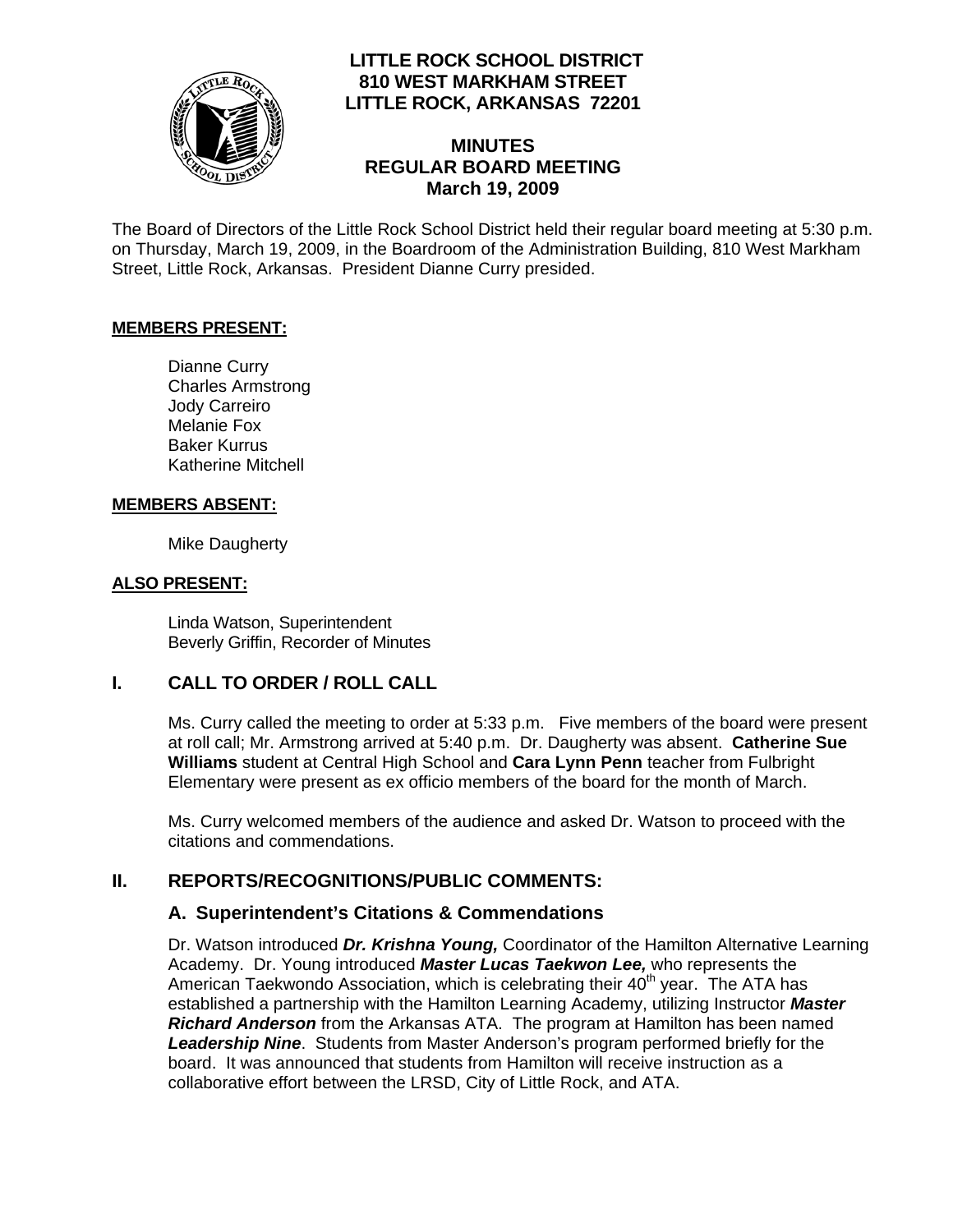*Johnny Johnson* sent an announcement that the opening of baseball season at the newly renovated Kanis Park would be this Friday night. Hall and Parkview will play, and it was noted that this would be the first year that these schools would be able to play all of their home games at Kanis Park. Free hot dogs and drinks will be provided.

Certificates of appreciation were presented to the student ex-officio, *Catherine Sue Williams* from Central High School, and the teacher, *Cara Lynn Penn* from Fulbright Elementary.

## **SUSPENSION OF THE RULES**

Ms. Fox moved to suspend the rules to reorder the agenda. Dr. Mitchell seconded the motion and it **carried unanimously.** Action on the *Naming of the West Little Rock School*  was taken at this time, but will be reported later in these minutes.

### **B. Partners in Education**

Debbie Milam presented several new partnerships for the board's review and approval:

- − **W.D. "Bill" Hamilton Learning Academy**, represented by Krishna Young partnering with:
	- − **American Taekwondo Association,** represented by **Master Lucus Lee** and **Master Richard Anderson**
	- − **100 Black Men, Greater Little Rock Chapter,** represented by **Darren Hamilton**
- − **Watson Intermediate School,** represented by **Betty Mosley,** partnering with**:**
	- − **Agape Church,** represented by **Cathy Dortch** and with
	- − **Luigi's Pizzeria**
- − **Felder Academy,** represented by **Judge Evans**, partnering with **Arkansas Sustainability Network,** represented by **Daniel Wills**, **Katie Elliott**, and **Jonathan Buford**

Dr. Mitchell made a motion to accept the partnerships, Mr. Armstrong seconded the motion and it **carried unanimously**.

### **C. Remarks from Citizens**

**Shelly Ehinger**, Director of the City of Little Rock Housing Authority, made brief remarks and presented a check in the amount of \$50,944.00, which represents the Housing Authority's Payment in Lieu of Taxes. The Housing Authority will build 120 apartment homes across the street from Washington Magnet School, and Ms. Ehinger stressed to the board that the Housing Authority continues in partnership with the district to provide valuable services to children and families.

**Becky Rather, Connie Walker**, and **Betty Slater** addressed the board on behalf of noncertified and clerical staff members who are supportive of an early retirement incentive for employees. They asked that the certified and non-certified staff be treated equally when making a decision on a retirement incentive. Ms. Walker stated "we aren't the top paid employees, but we are the glue that holds us together." Ms. Slater also stated that the insurance incentive would allow her to retire after 24 years with the district, but that without it she wouldn't be able to afford to retire.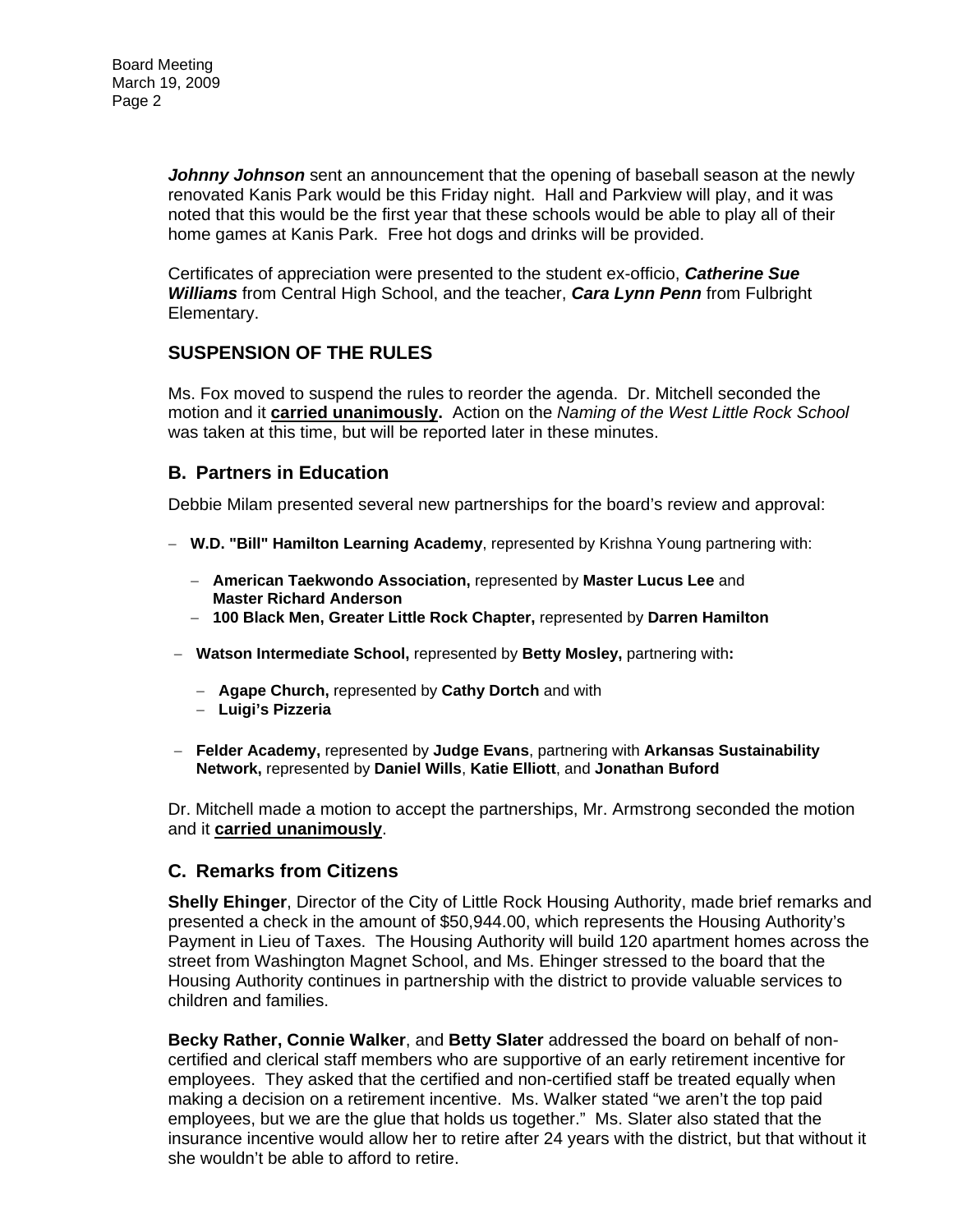**Carl Grummer**, an instructor at Metropolitan Career and Technical Center, spoke on behalf of teachers at Metropolitan and at the Accelerated Learning Center who are supportive of the early retirement insurance incentive.

## **D. Little Rock PTA Council**

**Patty Barker**, President of the PTA Council, greeted the board and reported on the annual Founders Day luncheon. She thanked Central High School for sponsoring the annual event and for the participation of Central's color guard, jazz ensemble, and principal's cabinet members who served. Ms. Barker noted that the annual awards were announced with Charlotte Cook of Carver Elementary being named teacher of the year, Dr. Suzanne Ross from Central High School named administrator of the year, and Forest Park Elementary School named PTA unit of the year.

Ms. Barker encouraged parents to become involved in their local PTA units, announcing that this is the time of year for the local schools to nominate and elect their officers for the 2009- 2010 school year.

### **E. Little Rock Classroom Teachers Association**

Cathy Koehler addressed the board and introduced students from UALR and UCA who were attending the board meeting as part of the requirements of their Education as a Profession class.

Ms. Koehler asked the board to support the half-percent additional increase for salaries, and she asked for support for the early retirement insurance incentive. She reminded the board that the early retirement incentive was proposed initially to reduce expenses and to avoid a reduction in force as a savings measure. She expressed concern that we will be required to implement a districtwide reduction in force in order to affect the savings that could be realized by the insurance incentive.

## **IV. REPORTS AND COMMUNICATIONS**

### **A. Remarks from Board Members**

**Ms. Fox** wished the audience, teachers, and staff a restful spring break.

**Mr. Kurrus** expressed appreciation to Ms. Penn, the teacher ex officio. He stated that she had taught two of his children at Fulbright and that she was a great teacher. Mr. Kurrus also encouraged the audience to attend the baseball game between Hall and Parkview on Friday evening at Kanis Park. He asked the city of Little Rock to step up in support of the public school athletic programs and provide additional recreational venues for youth athletics.

Mr. Kurrus closed by thanking the committee who worked on naming the new school in west Little Rock. He stated pride in the building of a new schools and said "nothing we could have done better than naming the school for Don Roberts."

**Mr. Carreiro** also thanked the committee who worked on the naming of the west Little Rock school, saying that he was proud of the process and the results. He reported that students in our schools have recently participated in regional band and choir competitions, and he noted that our students performed very well. He closed by saying that the LRSD has a great music program, and he encouraged the middle schools to be better represented at the competitions.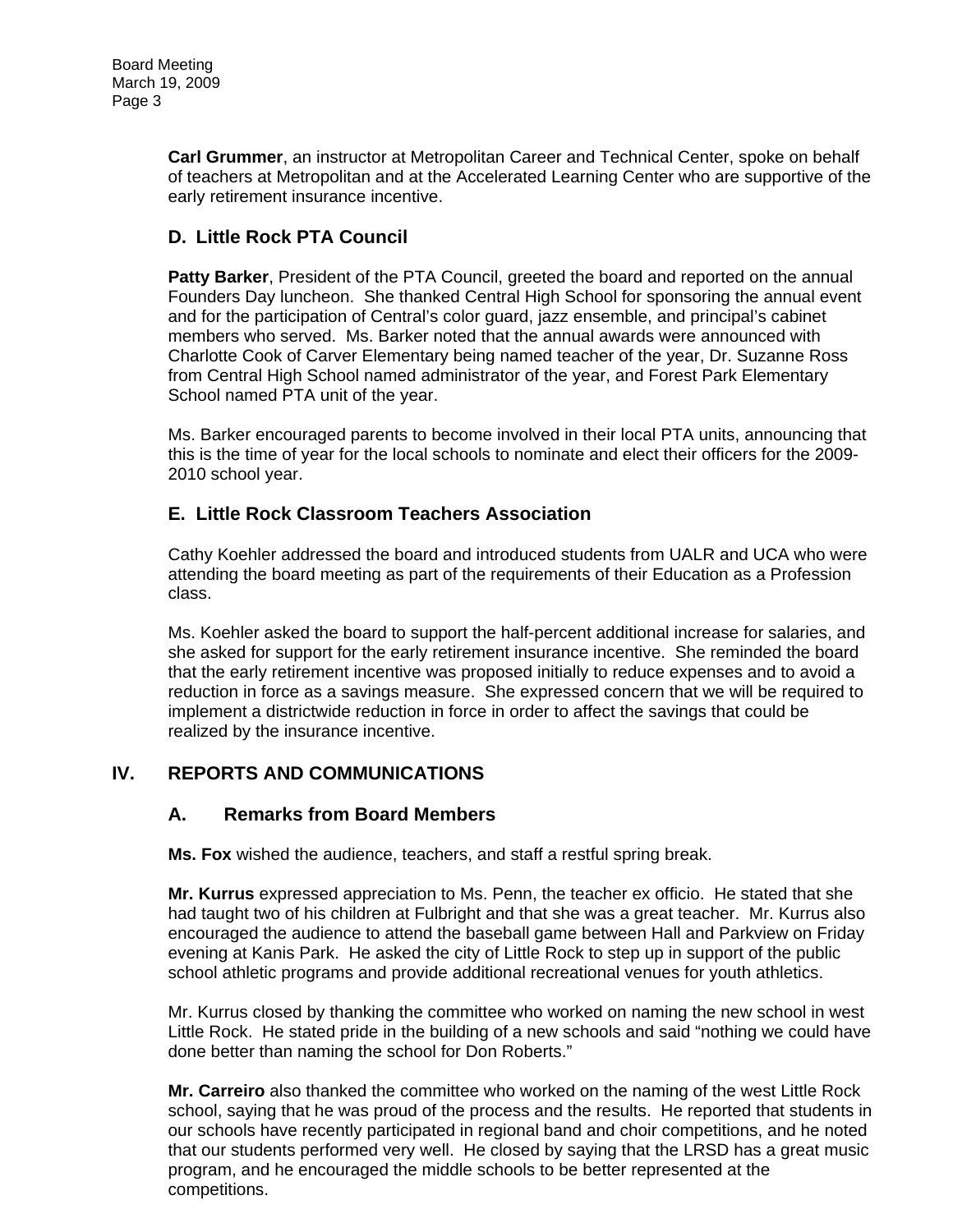**Dr. Mitchell** reported that she had attended an informative educational conference where the new Secretary of Education explained the stimulus package and use of the funds for our schools. She encouraged others to be aware of the funding and to watch to make sure our state is using the funds wisely.

Dr. Mitchell also expressed gratitude for the new partnerships for the alternative education programs. She encouraged teachers to continue to work hard in meeting the needs of our students and she encouraged better attendance from our classroom teachers, reminding them that we could save a lot of money that we spend on substitutes.

**Mr. Armstrong** thanked the committee for naming the west Little Rock school after Dr. Don Roberts. He reported that he had attended the Parent Institute this past Saturday where he met with parents who are very concerned about what's going on in their schools. He encouraged more parental participation saying "these students are our future, and if we don't educate them we will be lost."

**Ms. Curry** thanked the audience for their comments and thanked the committee for selecting Dr. Don Roberts as the person for whom the new school will be named.

## **B. Legal Update**

Mr. Eddings provided a brief update and noted that it had been a year since the oral arguments at the Eighth Circuit Court of Appeals in the district's desegregation case. He reported that two new lawsuits had been filed in state court; one by a former interim employee who complained that she wasn't rehired at the end of her contract and a personal injury lawsuit from a Pulaski Tech student who was injured in the course of her classroom requirements. He also reported that the Jalisha Vandiver case was scheduled to be heard on appeal and would go to trial May 11 in Judge Eisele's court.

The board requested a written summary report of all open and pending legal issues and Mr. Eddings agreed to provide by the next board meeting.

### **C. Budget Update**

No report provided.

### **D. Internal Auditors Report**

Mr. Becker's report was provided in the agenda. No additional information was requested.

### **E. Student Registration Update**

A written student registration update was provided to the board immediately prior to the meeting.

### **V. APPROVAL OF ROUTINE MATTERS**

### **A. Donations of Property**

The Board was asked to approve the acceptance of recent donations to the District. Catherine Williams, student ex-officio representative, read the listed donation.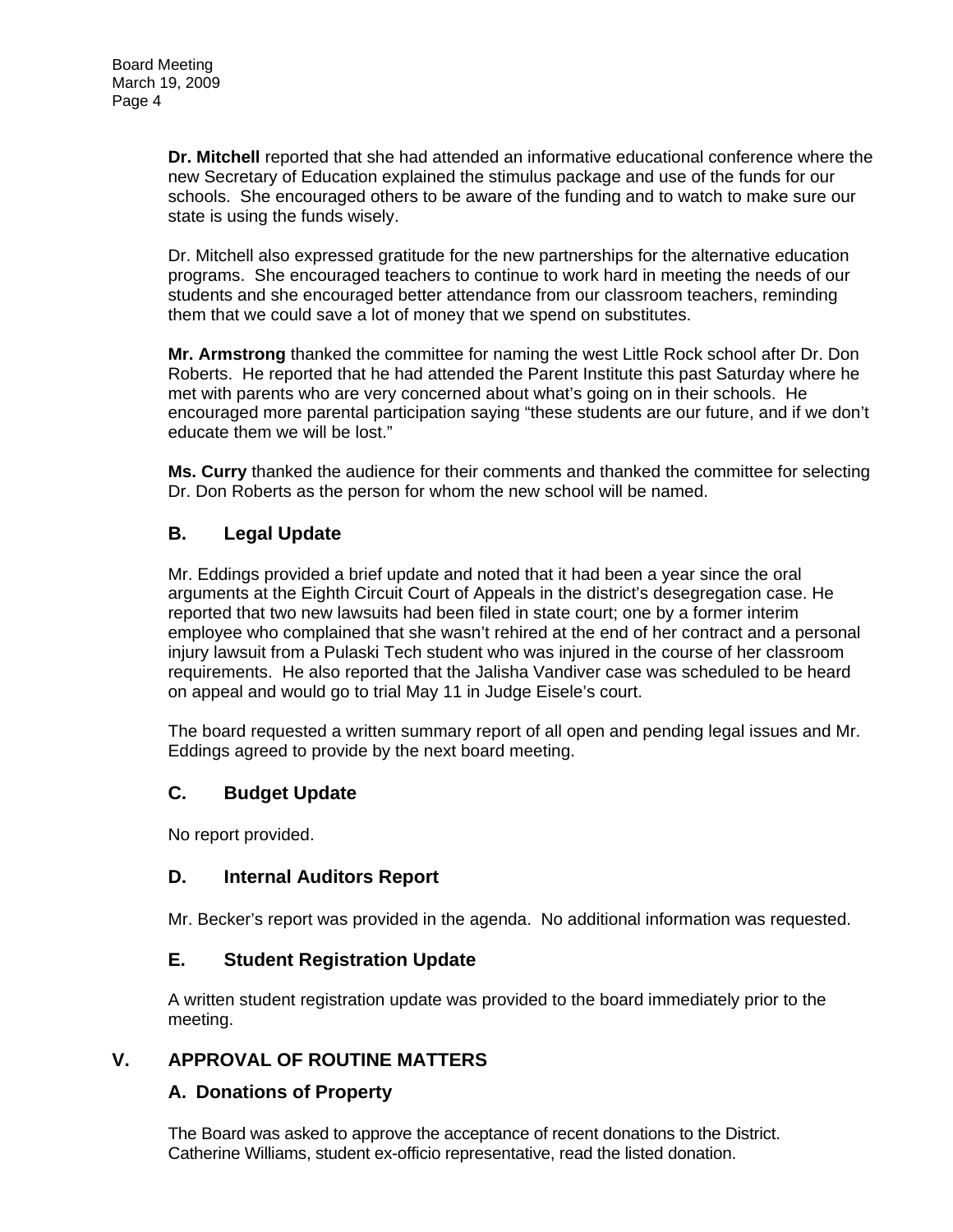Mr. Armstrong made a motion to accept the donation as listed; Mr. Carreiro seconded the motion, and it **carried unanimously.** One donation is listed in the following chart:

#### **DONATIONS**

| <b>SCHOOL/DEPARTMENT</b>     | TEM                                                                                                  | <b>DONOR</b> |
|------------------------------|------------------------------------------------------------------------------------------------------|--------------|
| <b>Chicot Primary School</b> | \$1,000 cash via SWLR Branch of<br>Metropolitan National Bank to<br>purchase food items for students | Anonymous    |

### **B. Minutes**

Minutes from the regular board meeting of February 26, 2009, were presented for the board's review and approval. Ms. Fox moved to approve the minutes as submitted; Mr. Armstrong seconded the motion and it **carried unanimously**.

## **VI. BOARD POLICY & REGULATIONS REVIEW**

## **A. Second Reading: Revised Board Policy DC - Taxing and Borrowing**

The existing Board Policy *DC Taxing and Borrowing* did not include procedures that demonstrate post-issuance tax compliance. It was recommended by our auditors that procedures be implemented covering all aspects of post-issuance compliance related to the administration of bond proceeds. The board approved the policy on first reading at the February board meeting, and received a copy of the Post-Issuance Compliance Procedural Manual.

Mr. Armstrong moved to approve policy DC on second reading; Dr. Mitchell seconded the motion and it **carried unanimously**.

### **VII. ADMINISTRATION**

### **A. Naming the West Little Rock School**

The agenda was reordered and action on naming the west Little Rock school was taken earlier in the meeting. The Little Rock School District Board of Directors previously approved building a new elementary school on Taylor Loop and Cantrell Road. Construction has begun and the board had authorized a committee to select an official name for the school. Fifty four recommendations were presented for the committee's review and one was selected.

Dr. Sadie Mitchell and Tiffany Hoffman co-chaired the committee for naming the school. Voting was done privately and Mr. Becker and Ms. Elfrink tallied the votes.

The proposed name for the school was unveiled, and the administration recommended naming the school for Dr. Don Roberts, former interim superintendent of the Little Rock School District. Dr. Roberts had served earlier in his career as the superintendent of the Ft. Worth, Texas school district and as an associate superintendent in the Little Rock School District. Dr. Roberts and members of his family were present. Ms. Fox moved to approve naming the school for Dr. Don R. Roberts. Mr. Armstrong seconded the motion and it **carried unanimously**.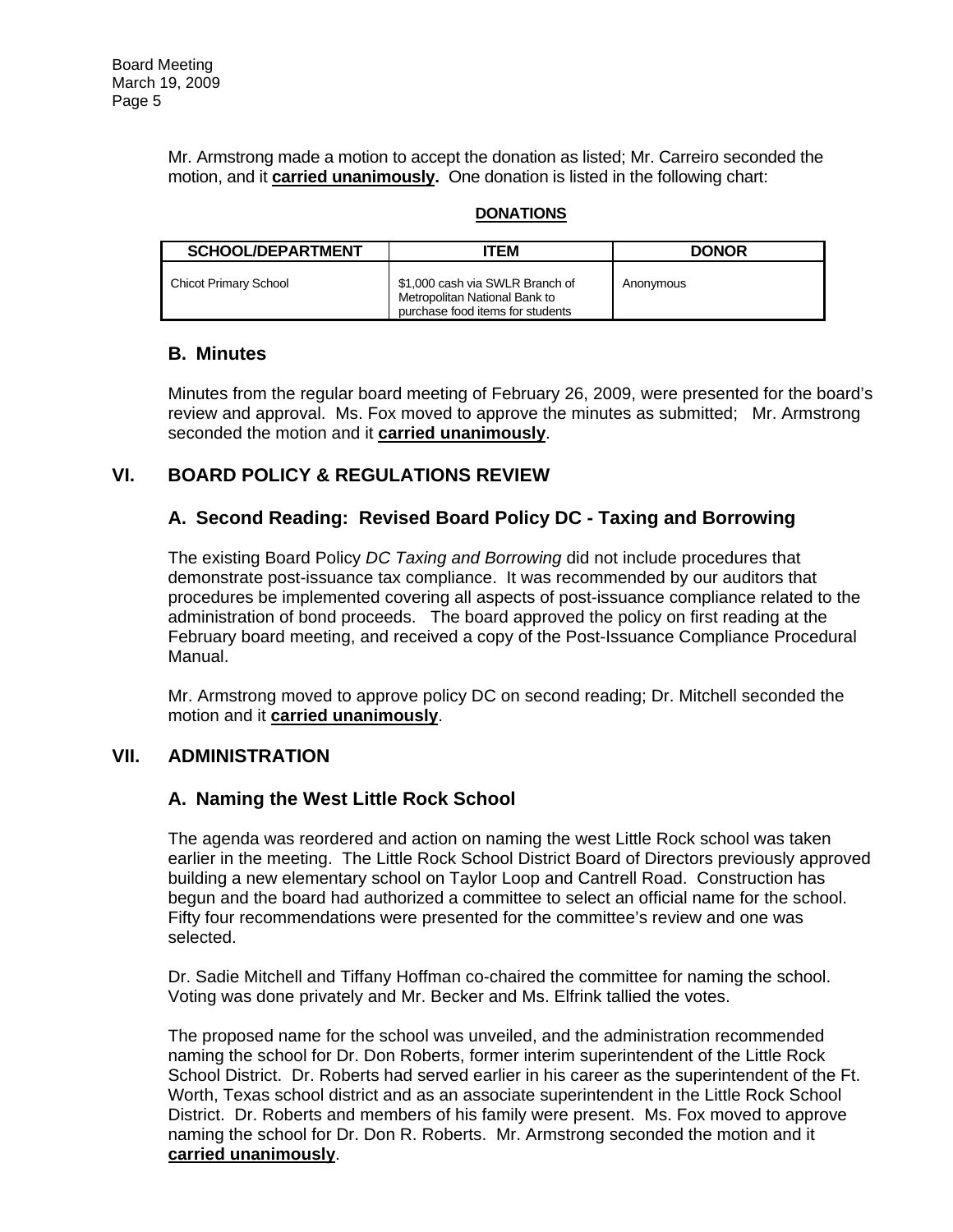## **VIII. EDUCATIONAL SERVICES**

# **A. Grant Proposals: ADE 21st Century Community Learning Center Program**

The administration requested approval for submission of 21st Century Community Learning Center (CCLC) grant applications for Terry and Otter Creek Elementary Schools. The funding would establish community learning centers to provide students with out-of-school academic tutoring and enrichment activities aligned with the schools' regular academic program including extended day, Saturday School and summer enrichment programs. If funded, each school would receive \$540,000 over a five-year period.

Dr. Mitchell moved to approve submission of the grant application; Mr. Armstrong seconded the motion and it **carried unanimously.** 

### **B. Textbook Adoption – Career, JAG and Workplace Readiness**

The district's Career and Technical Education textbook committee provided their recommendations for the adoption of books and materials for use in teaching middle and high school courses for business and marketing, career guidance and exploration, Jobs for Arkansas' Graduates, and workplace readiness. Carol Green, Director of Career and Technical Education was available to respond to questions. Dr. Mitchell made a motion to approve the adoption of the textbooks as recommended. Ms. Fox seconded the motion and it **carried unanimously**.

### **C. Textbook Adoption – Foreign Language**

The committee for the selection of foreign language textbook and materials provided their recommendations for adoptions for the 2009-2010 school year. Copies of the selected materials were provided for the board's review prior to the adoption and included texts for Latin, French, Spanish, German and Chinese. Dr. Mitchell made a motion to approve the adoption of the texts selected. Mr. Carreiro seconded the motion and it **carried unanimously**.

### **IX. HUMAN RESOURCES**

### **A. Early Retirement Insurance Incentive Plan**

David Hartz addressed the board and responded to questions as a follow up to a presentation made at the agenda meeting. Mr. Hartz reported that in order to be financially beneficial to the district a minimum of fifty (50) full time certified teachers would be needed to sign up for the plan. In order to be eligible for the incentive, they must be on grade 61 or higher of the salary schedule and at step 20. He clarified for the board, stating that if fewer than fifty employees opted for the incentive plan it would not go forward.

Mr. Hartz and Ms. Elfrink responded to additional questions including whether the use of vacation or sick leave would be a problem for those who planned to retire under this plan. Mr. Hartz reported that the agreement would prevent unauthorized use of sick leave and that certified teachers and other employees who work less than 12 months do not accrue vacation time.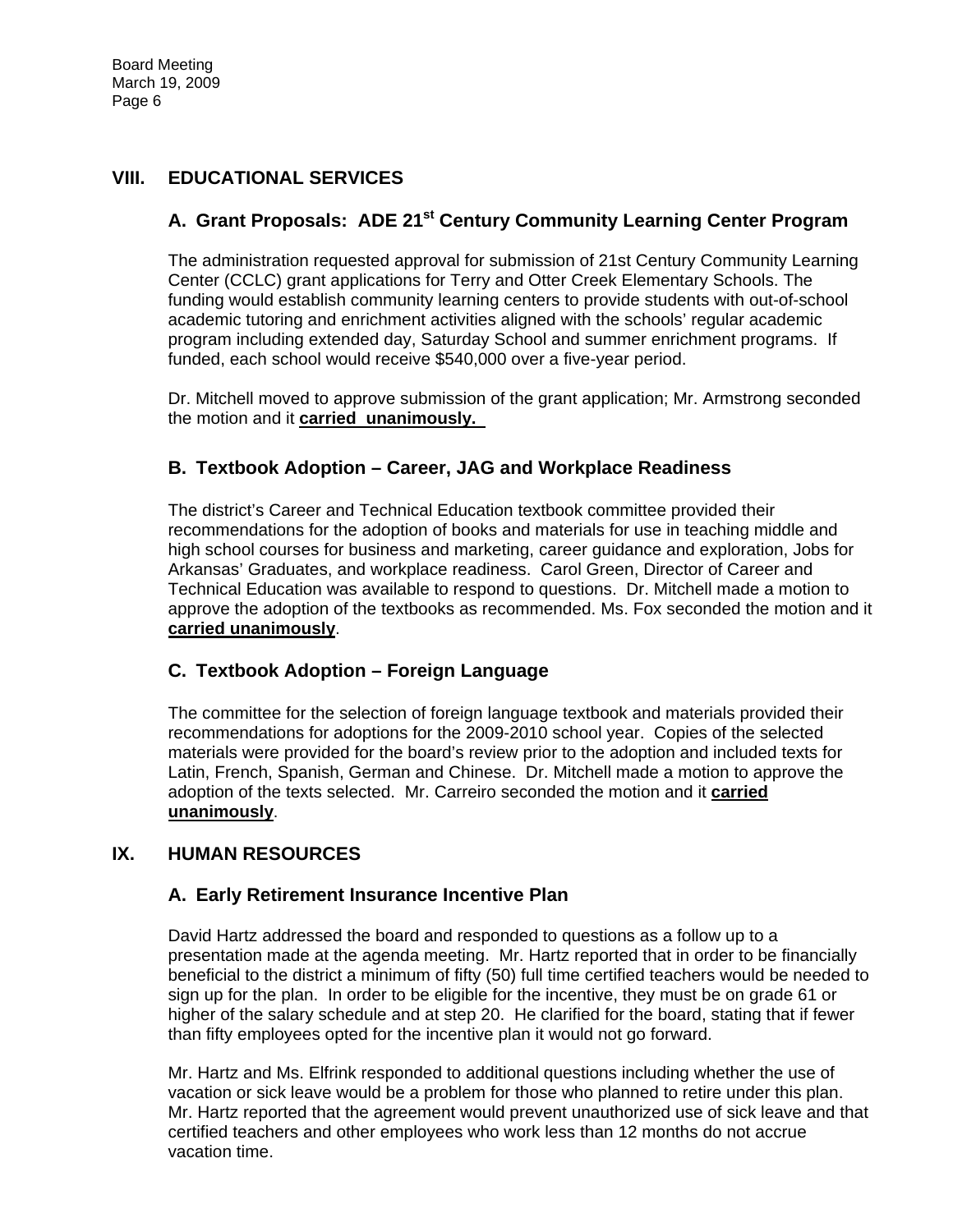Ms. Curry asked for consideration to be given to an incentive for clerical and other noncertified employees. She asked board members to consider extending the offer to other employee groups. Ms. Fox agreed that it should be offered to all employee groups, but only if it was a cost savings measure.

Ms. Elfrink was asked to respond to questions regarding the amount of savings that might be realized by offering the same benefit to other groups. It was reported that \$15,000 would pay for insurance over three years, and that positions below grade 61 would not provide a reasonable savings to the district. She reported that the administration had not made that recommendation because it was not financially feasible to do so. She reported that a minimum of 30 employees in the non certified group would have to opt for early retirement in order to make it economically advantageous to the district. In addition, most of these employees would have to be replaced, which wouldn't result in a salary savings offset.

Mr. Kurrus stated his opposition to the motion and noted that he had not voted in favor when it was first proposed. He reminded the board that the entire plan was developed in order to save money for the district, not as an incentive for any particular employee group to leave. Dr. Mitchell agreed with his remarks, but stated that it was her belief that more people would come forward and report their intention to retire if the incentive were approved. "Without the payment to cover their insurance benefit they don't feel that they can afford to retire."

Mr. Carreiro encouraged employees not to take the early retirement incentive unless they were at least age 62 or planning to retire anyway, noting that the benefit of working three years and accruing benefits under the teacher retirement system far outweighs the benefit of the \$15,000 payment.

Dr. Mitchell moved to approve the recommendation for the early retirement incentive. Mr. Carreiro seconded the motion and it **failed 3-3**, with Ms. Fox, Mr. Kurrus, and Ms. Curry voting no.

After the vote, Ms. Curry asked for an amendment to include non-certified employees for the early retirement incentive. However the vote had been taken and the motion was no longer on the floor.

*The board took a brief recess and returned at 7:58 p.m.* 

The board continued discussion on the previous issue and asked for additional information to be presented prior to the April board meeting, and for the issue to be reconsidered at a later date.

Ms. Curry passed the gavel to Mr. Armstrong and made a motion to reconsider the previous early retirement incentive recommendation. Mr. Carreiro seconded the motion to reconsider and it **carried 4-2** with Dr. Mitchell and Mr. Kurrus voting no.

Ms. Curry made a motion to reconsider the early retirement incentive and to include non certified employees. Mr. Carreiro restated the intent of the motion: to approve the early retirement plan as presented with the addition of non-certified employees on a lower than 61 pay grade, with the actual amount to be determined and brought back to the board.

There was additional discussion to clarify the motion and Ms. Curry stated that it was her intent to approve the proposal presented by the administration at this time, and to approve the proposal for the non-certified employee groups with the details to be presented at next month's meeting.